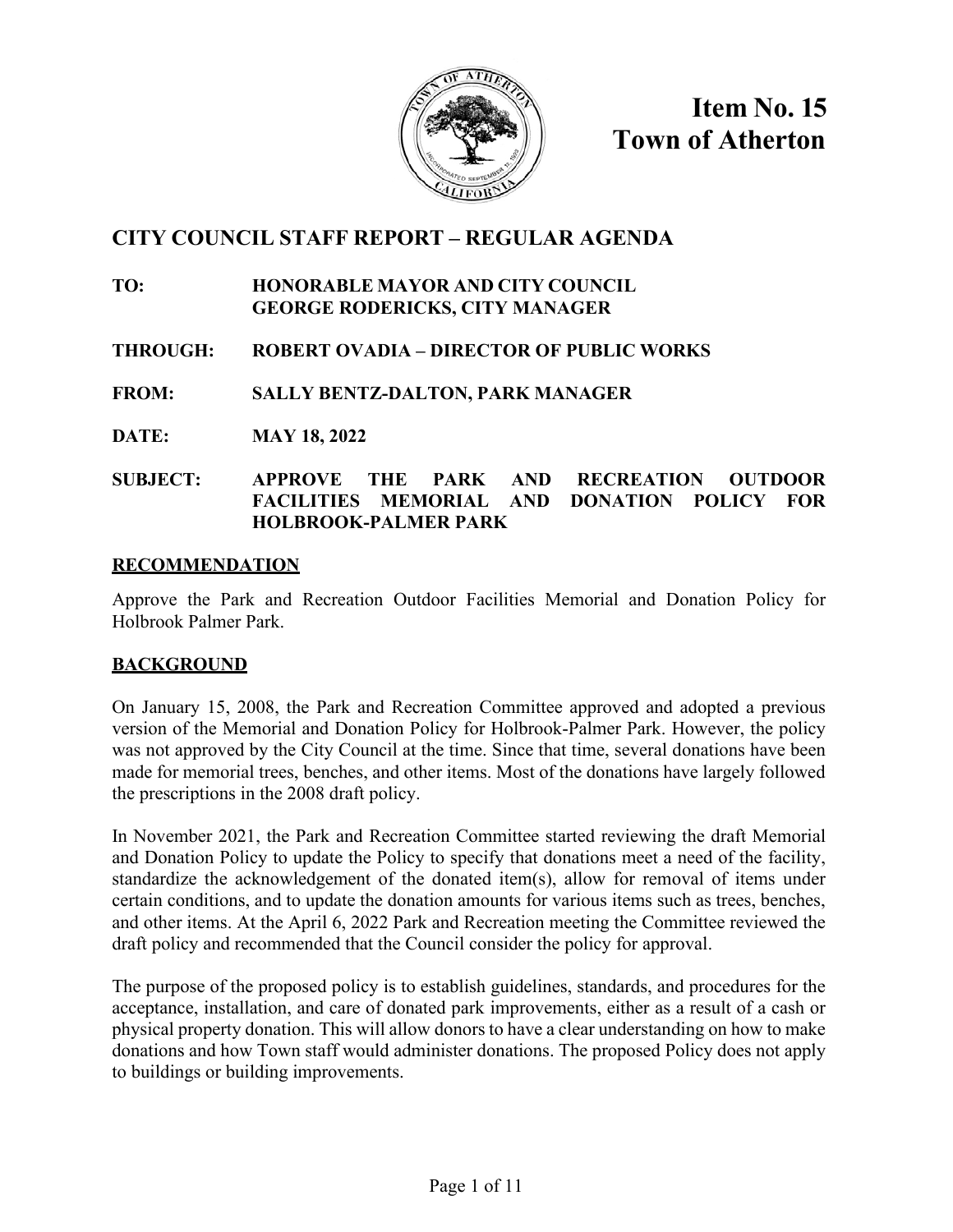Park and Recreation Donation Policy May 18, 2022 Page 2 of 3

The draft policy was presented to the City Council at the April 20, 2022, meeting for review and feedback. The Council generally supported the proposed policy and wanted it to solely cover donations at Holbrook-Palmer Park. The Council also provided feedback on some textual changes and discussed tree donation sizes (potential elimination of 15-gallon trees and the addition of larger tree sizes) as well as dollar thresholds for acceptance by the City Manager and by the City Council.

## **ANALYSIS**

Following the Council meeting, staff provided the Council's feedback to the Park and Recreation Committee at their the May 4, 2022 meeting. Staff incorporated Council's feedback and the Committee provided additional edits and recommended that the updated draft policy be brought forth to the City Council for consideration.

The updated draft Policy focuses on two types of donations:

- 1. Monetary donations for a memorial item to be added to the park (trees, benches, seating, fixtures, convenience items).
- 2. Donation of personal items to the park such as artwork

Significant updates to the policy are as below:

- Monuments have been taken out of the policy.
- The policy only covers Holbrook-Palmer Park and does not refer to the Town Center.
- The Policy refers to the Foundation for informational purposes regarding their willingness to accept donations to fund improvements in the park.
- Pursuant to direction by the Council, staff included the cost of,  $24$ ",  $36$ ",  $48$ " and  $60$ " box trees in Appendix A. The donation amounts include maintenance for five years.

The Council discussed the donation value that could be accepted by the City Manager and the value that would need to go before the Council for acceptance.

The Park and Recreation Committee recommended that donations of personal and memorial items be brought to the Park and Recreation Committee for recommendation and review of placement. The Park and Recreation Committee initially recommended that donations of items with a value greater than \$10,000 first come before the Park and Recreation Committee for review and recommendation to the City Council for acceptance. This would allow the Committee and Town staff to approve and manage smaller elements so that the Council can focus on larger donations. Staff recommends that the City Manager be authorized to accept donations up to \$7,500 value, which would include tree donations up to a 48" box. Donations of 60" box trees would come before the Council for acceptance.

Staff has also received feedback from the Committee to retain the option of a 15-gallon tree, valued at \$3,300.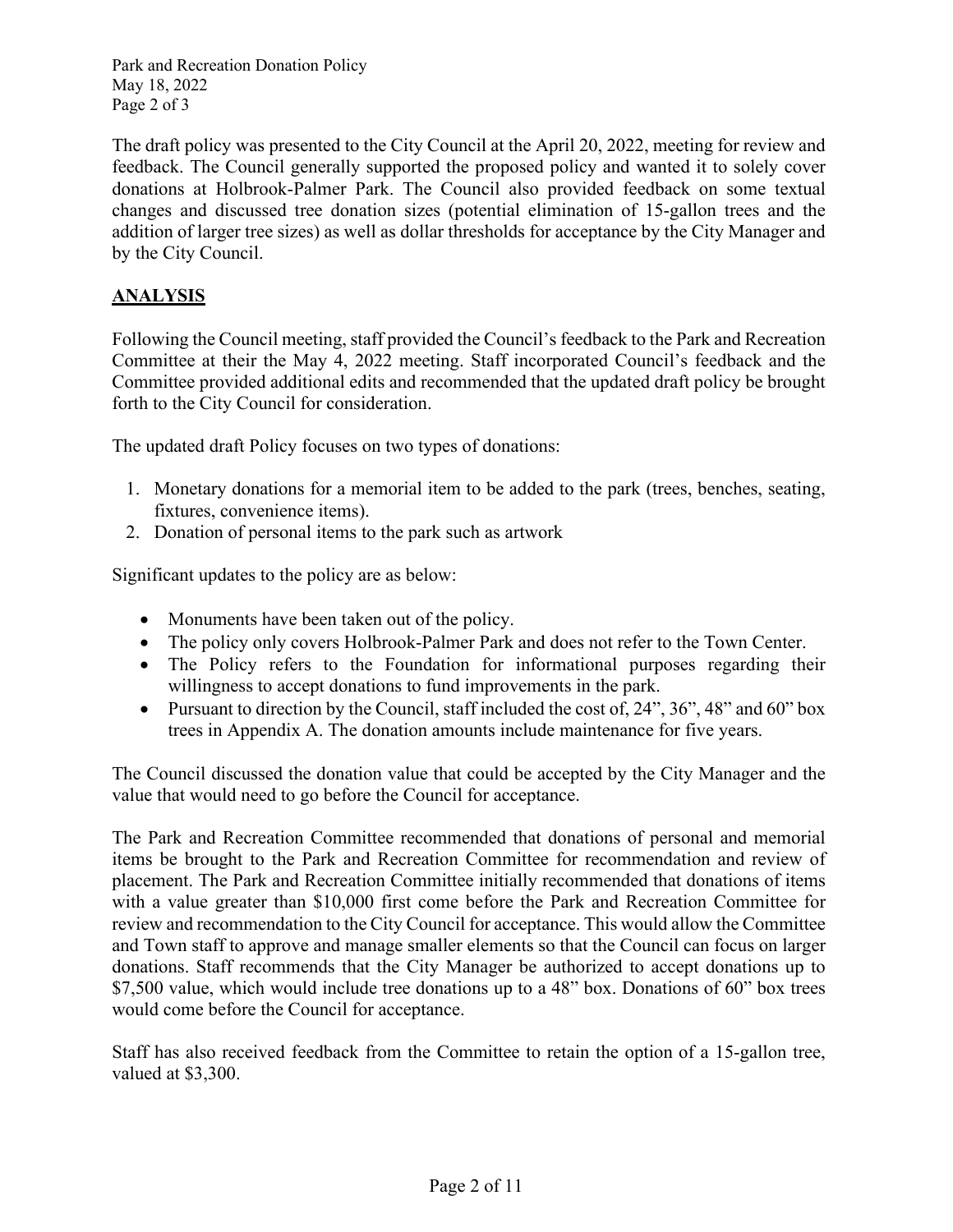Park and Recreation Donation Policy May 18, 2022 Page 3 of 3

## **POLICY FOCUS**

The City Council discussion should focus on the desire to establish a formal policy regarding donations for items at Holbrook-Palmer Park, the donation values for various items, and the donation value threshold for acceptance by the Park and Recreation Commission versus the City Council.

## **FISCAL IMPACT**

The proposed donation schedule is intended to cover the cost of purchasing and installing the various donation items.

## **GOAL ALIGNMENT**

This report and its contents are in alignment with the following Council Policy Goals:

- Goal A Maintain Fiscal Responsibility
- Goal B Preserve Small Town Character and Quality of Life
- Goal F Be Forward-Thinking, Well-Managed, and Well-Planned

#### **PUBLIC NOTICE**

Public notification was achieved by posting the agenda, with this agenda item being listed, at least 72 hours prior to the meeting in print and electronically. Information about the project is also disseminated via the Town's electronic News Flash and Atherton Online. There are approximately 1,200 subscribers to the Town's electronic News Flash publications. Subscribers include residents as well as stakeholders – to include, but be not limited to, media outlets, school districts, Menlo Park Fire District, service provides (water, power, and sewer), and regional elected officials.

#### **COMMISSION/COMMITTEE FEEDBACK/REFERRAL**

This item X has or has not been before a Town Committee or Commission.

- Audit/Finance Committee (meets every other month)
- Bicycle/Pedestrian Committee (meets as needed)
- Civic Center Advisory Committee (meets as needed)
- Environmental Programs Committee (meets every other month)
- $X$  Park and Recreation Committee (meets each month)
- Planning Commission (meets each month)
- Rail Committee (meets every other month)
- Transportation Committee (meets every other month)
- Tree Committee (meets each month)

#### **ATTACHMENTS**

Attachment 1 – Park and Recreation Outdoor Facilities Memorial and Donation Policy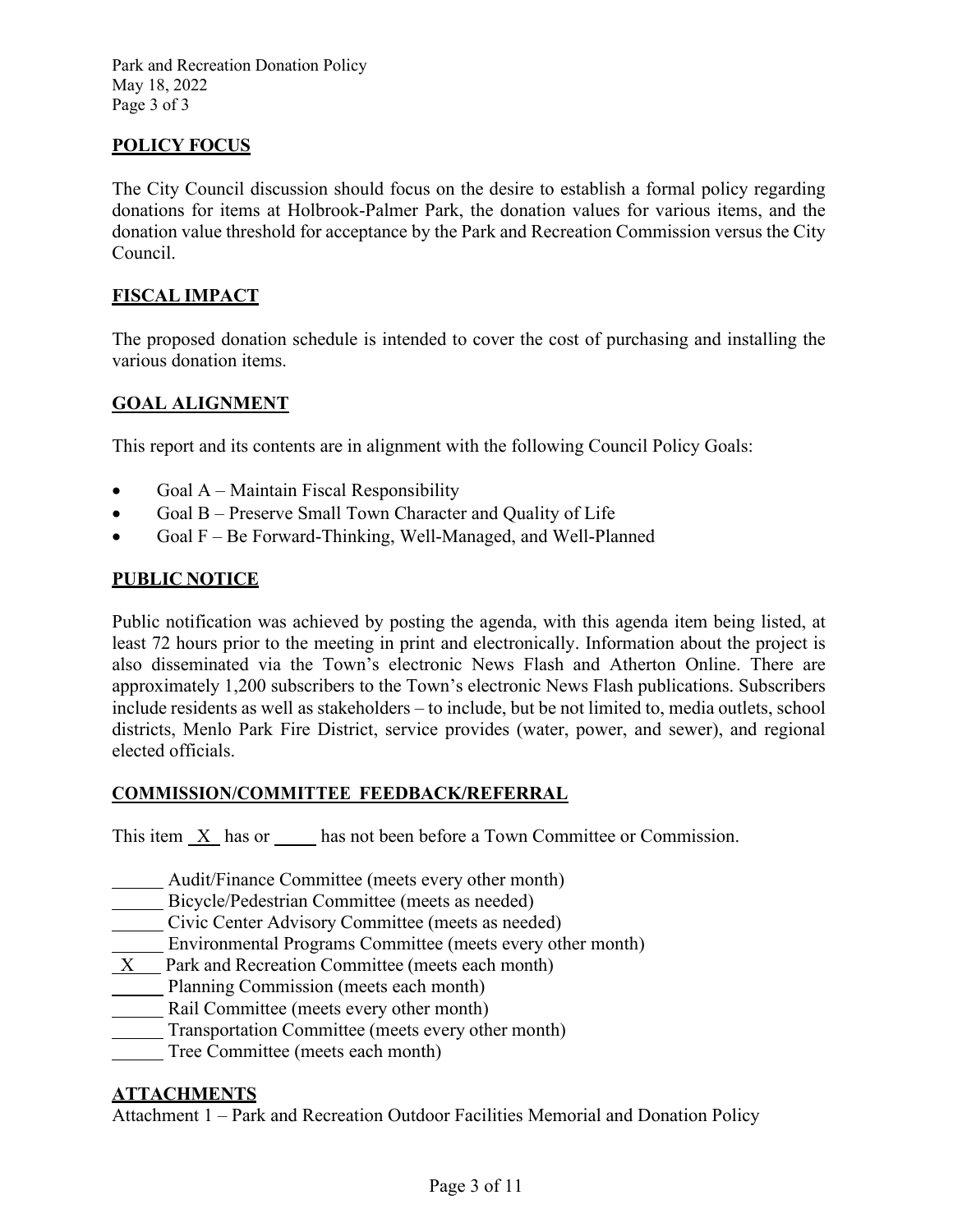# **ATTACHMENT 1**

## **TOWN OF ATHERTON Park and Recreation Outdoor Facilities Memorial and Donation Policy**

*Adopted and approved by the Park and Recreation Committee on [4/6/22]. Approved by the City Council on [ ].*

#### **Purpose:**

The purpose of this Policy is to establish guidelines, standards, and procedures for the acceptance, installation, and care of donated park improvements, received as a cash or physical property donation. These donations may include but are not limited to: park benches, picnic tables, trees, drinking fountains, statuary and other types of park accessories. These items are referred to as "elements" in this Policy.

Acceptable donations are always dependent upon the specific needs of the Town and acceptable donation opportunities shall be reviewed with the Public Works staff and the Park and Recreation Committee. The Town encourages donations while at the same time seeks to manage aesthetic impacts and mitigate on-going maintenance costs.

Guidelines established by this Policy apply to all donations made after the effective date of this Policy. Donations made prior to the adoption of this Policy shall be subject to applicable sections of this Policy. Standards established by this Policy apply to purchased equipment, installation techniques, donation acknowledgements, and care of all donations made after the adoption of this Policy.

#### **Scope:**

This Policy applies to Holbrook-Palmer Park. **This Policy does not apply to buildings.**

#### **GUIDELINES FOR EXISTING AND NEW DONATIONS**

#### **Definition of an Existing Donation:**

For the purpose of this Policy, existing donations are donations received and accepted prior to the adoption of this Policy.

#### **Maintenance:**

Maintenance of the landscaping at tree donation sites is the responsibility of the Town. All landscaped sites will be maintained debris-free. Donated Park elements (i.e., benches, tables, etc.) and their associated donation acknowledgement become Town property. Donations made both prior to and following the adoption of this Policy are maintained by the Town during their useful life spans.

The Town will make every good faith effort to assure that existing donated items are kept in good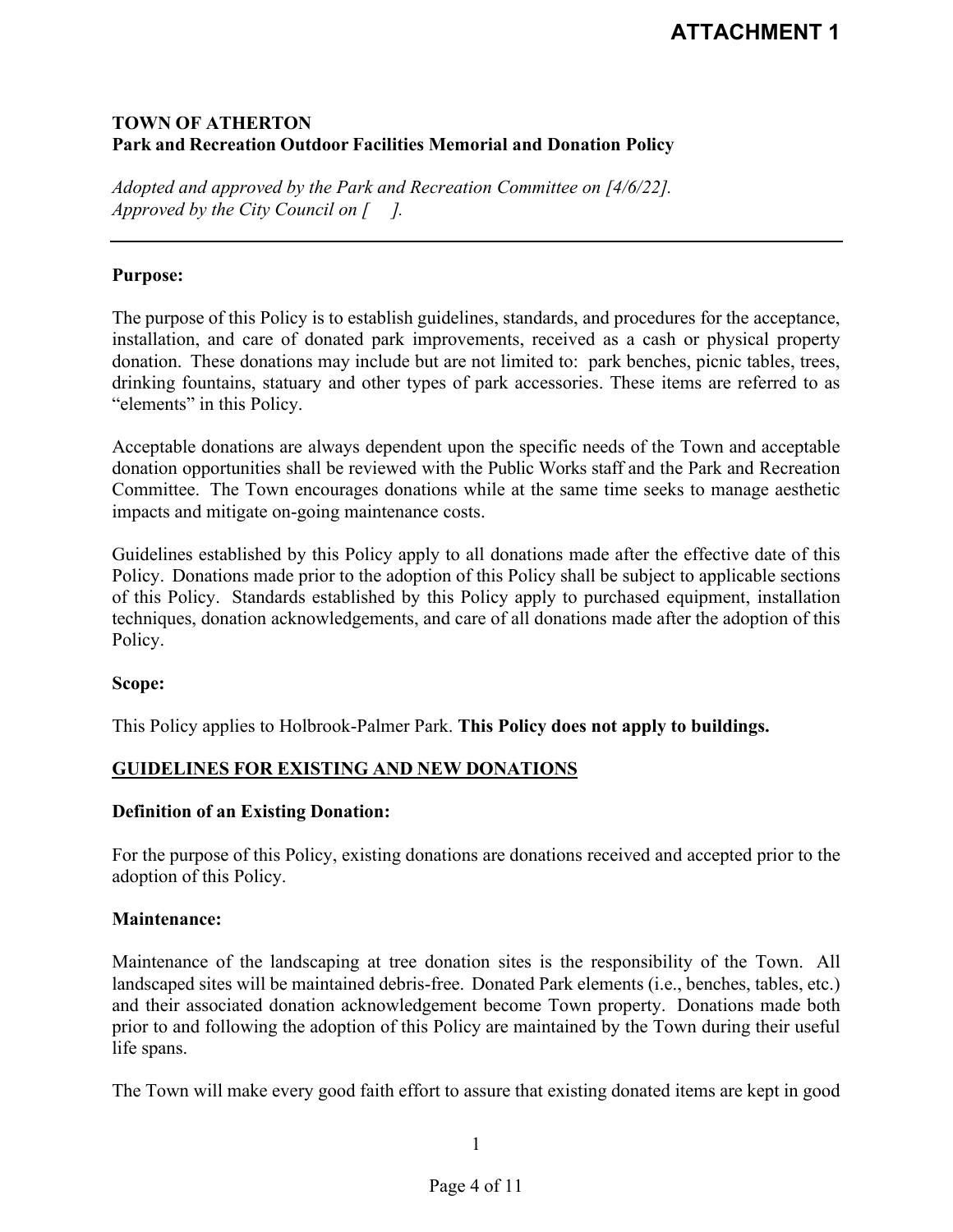working order and in the case of a tree, thrives in its new setting. The Town does not make any guarantee that a donated item will last for any given amount of time and does not make any offer to repair or replace these donations following their failure. Park staff may be limited by available resources to perform routine maintenance on donated elements and shall perform maintenance on these elements per their discretion. The Town will remove and dispose of any item deemed a safety hazard by the Director of Public Works or Public Works staff without notification or restitution to the donor of an item.

## **POLICY FOR NEW DONATIONS**

## **Definition of New Donations:**

New donations are those made after the adoption of this Policy. Each donation will fall under one of two category types:

- 1. Donation of personal items to the park such as artwork.
- 2. Monetary donation for a memorial item to be added to the park (trees, benches, seating, fixtures, convenience items).

## **Requirements for Accepting Donations or Gifts:**

- 1. The donation or gift must have a purpose consistent with Town goals and objectives.
- 2. The Town may decline any donation or gift without comment or cause.
- 3. The donation or gift will not conflict with any provision of the law.
- 4. Any non-cash donation or gift must be aesthetically acceptable to the Town.
- 5. The donation or gift will not add to the Park's workload unless it provides a net benefit to the park.
- 6. The donation or gift will not bring hidden costs such as starting a program the Town would be unwilling to fund when the donation is exhausted.
- 7. The donation or gift places no restriction on the Town, unless agreed to by the City Manager or Council.
- 8. All donations or gifts will receive recognition appropriate to the level and nature of the donation, as determined by the Town. Recognition may be in the form of signage, marking, naming, or any other means the Town should deem appropriate. Regardless of the recognition strategy selected, the intent shall be to appropriately honor the donor for their contribution to the community. The appearance of traditional commercial advertising shall not be approved.
- 9. All donations of personal and memorial items shall be reviewed by the Park and Recreation Committee for a recommendation on acceptance and placement. The City Manager may accept donations of \$7,500 or less; however, the City Manager, in his/her discretion, may refer such items to the City Council for consideration of acceptance. Donations that are greater than \$7,500 shall be reviewed by the Park and Recreation Committee for consideration of a recommendation to the City Council for final acceptance.
- 10. All information regarding a donor or donors and their respective donation(s) or gift(s) are public information and are subject to disclosure pursuant to the California Public Records Act.
- 11. All donated items will become the property of the Town at the time of acceptance.
- 12. The Town assumes no liability as to the condition or useful lifespan of donated elements.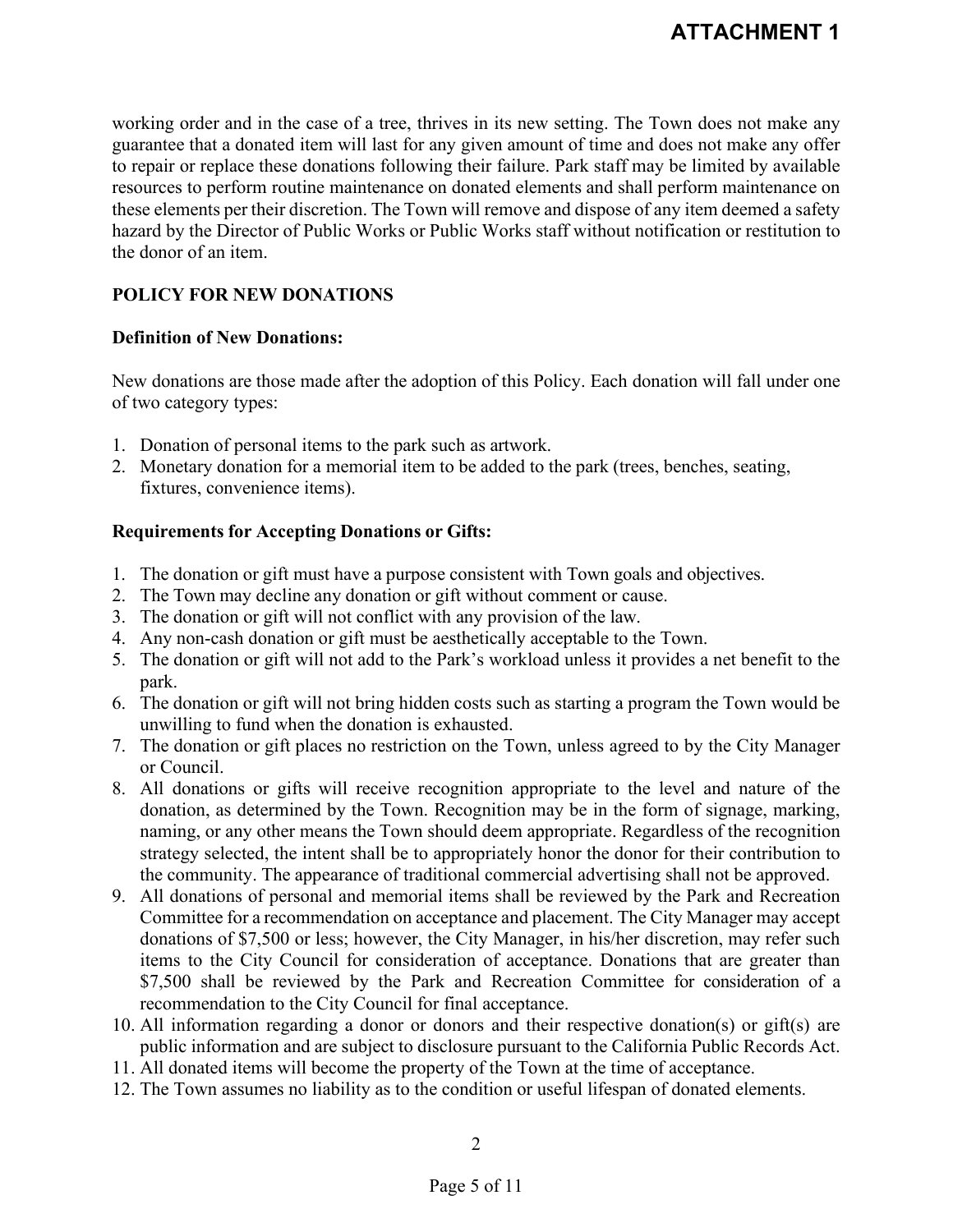13. The Town reserves the right to remove, replant or repurpose any donated item for a project deemed "for the good of the park" without notification or restitution to the donor of an item.

#### **Monetary Donation for a Memorial Item:**

The Town and community have an interest in ensuring that park elements purchased and installed be of high quality related to style, appearance, durability, and ease of maintenance. Donated Park elements must be of high quality to ensure a long life, be resistant to the elements, wear, and tear, and to acts of vandalism. Donations of items not purchased by the Town are subject to the acceptance by the Town as to their useful condition, suitability in the park and maintenance requirements.

Monetary donations for the purpose of purchase and installation of a specific appurtenance or tree in the park need to comply with the following donation schedule in Appendix A. Please note that the cost of items may go up due to inflation. Staff will update the cost of elements in a reasonable fashion as needed.

## **Monetary Donations to Fund Specific/Non-Specific Projects or Improvements:**

The Holbrook Palmer Park Foundation, which has developed and funded many improvements to the park, is a separate  $501(c)(3)$  non-profit organization that will accept monetary donations of any amount both for planned projects in the park and for unspecified projects and improvements to be developed in the future as sufficient funds are raised.

The Town may also accept earmarked monetary donations for future planned projects.

All donations to the Park Foundation and the Town are tax-deductible to the extent allowed by law.

#### **Appearance and Aesthetics:**

The Town and community have an interest in ensuring the best appearance and aesthetic quality of their public facilities. Park elements and/or their associated donation acknowledgements should reflect the character of the park or facility. All park elements will be installed in such a manner that will not substantially change the character of a facility or its intended use.

## **PROCEDURE FOR MAKING A DONATION**

All monetary donations for specific park elements shall be made directly to the Town. Once a donation is accepted, a formal request will be issued to the Public Works Department to purchase and install the item, and the work will be carried out by staff.

#### **Application:**

Applications are available through email or in person at Town Offices located at 80 Fair Oaks Lane, Atherton, CA 94027. For a donation to be considered, the donor must complete the application

#### 3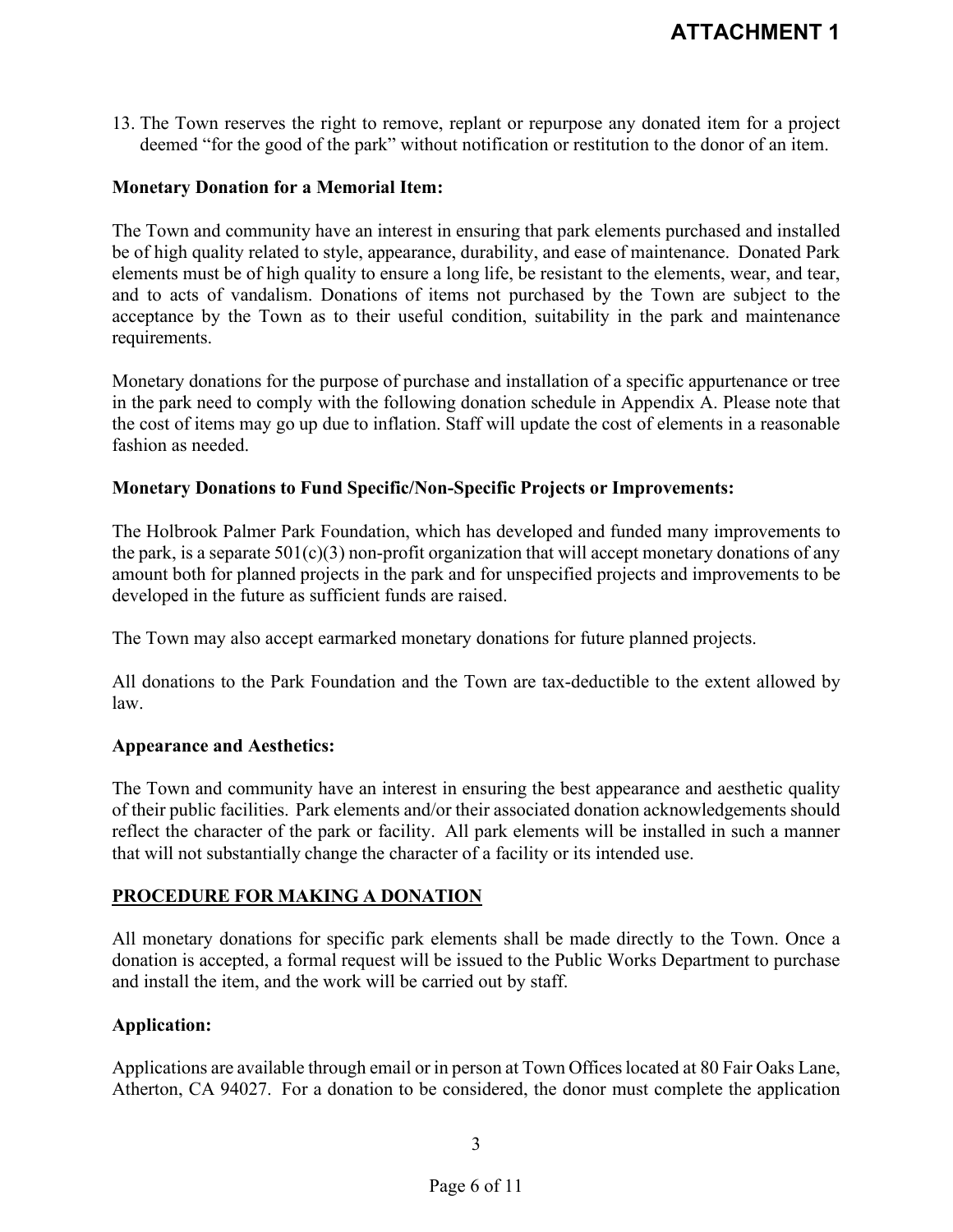form (see Appendix B). Payment will be made to the Town of Atherton for review, processing and acceptance.

## **CRITERIA FOR ACCEPTANCE**

#### **Park Site Plan:**

To accept donation of a park element, the donation must 1) meet a need of the facility, and 2) not interfere with the intended current or future use of the facility. Park benches, picnic tables, trees, drinking fountains, and playground components shall be sited in locations approved by the Town. The Town reserves the right to determine that specific areas are fully developed and the opportunity for donations to such areas may not be available.

#### **Donation Acknowledgements/Memorial Plaques:**

Donation acknowledgements/memorial plaques will be utilized in the cases of donations of benches, picnic tables, trees and park convenience items. Donation acknowledgements and memorial plaques, as approved by the Town, are where feasible to be directly affixed to the donation and are to be purchased by the Town.

Donation acknowledgements and memorial plaques will be of a standard size and material as determined by the Town. All text for donation acknowledgements/memorial plaques must be approved in advance by the Town. Acknowledgements and/or memorials may be limited to a maximum of three lines, and donors may choose from the following acknowledgement/memorial language:

- "Donated by  $\frac{1}{1}$ "
- "In memory of  $"$
- "Dedicated to  $\frac{1}{\sqrt{1-\frac{1}{\sqrt{1-\frac{1}{\sqrt{1-\frac{1}{\sqrt{1-\frac{1}{\sqrt{1-\frac{1}{\sqrt{1-\frac{1}{\sqrt{1-\frac{1}{\sqrt{1-\frac{1}{\sqrt{1-\frac{1}{\sqrt{1-\frac{1}{\sqrt{1-\frac{1}{\sqrt{1-\frac{1}{\sqrt{1-\frac{1}{\sqrt{1-\frac{1}{\sqrt{1-\frac{1}{\sqrt{1-\frac{1}{\sqrt{1-\frac{1}{\sqrt{1-\frac{1}{\sqrt{1-\frac{1}{\sqrt{1-\frac{1}{\sqrt{1-\frac{1}{\sqrt{1-\frac{1}{\$

The Town is under no obligation to notify donors or their families when a donated element needs to be taken out of service due to damage, life expectancy or park needs.

#### **TREES**

The size, species and location of a donated tree (or trees) shall be limited to those determined by the Town. Trees will only be accepted for areas that have active irrigation systems in place unless the cost for addition of such facility is included in the donation. Trees may be donated as standards or specimens. The cost for a tree includes maintenance for up to 5 years.

#### **MONUMENTS**

Other memorials, plaques, and upright monuments or monuments resembling those typically found in cemeteries may not be installed at a Town Park facility. Exceptions to this Policy are monuments and plaques commemorating the history and/or dedication of a park facility and funded by a donor that are approved by the Town.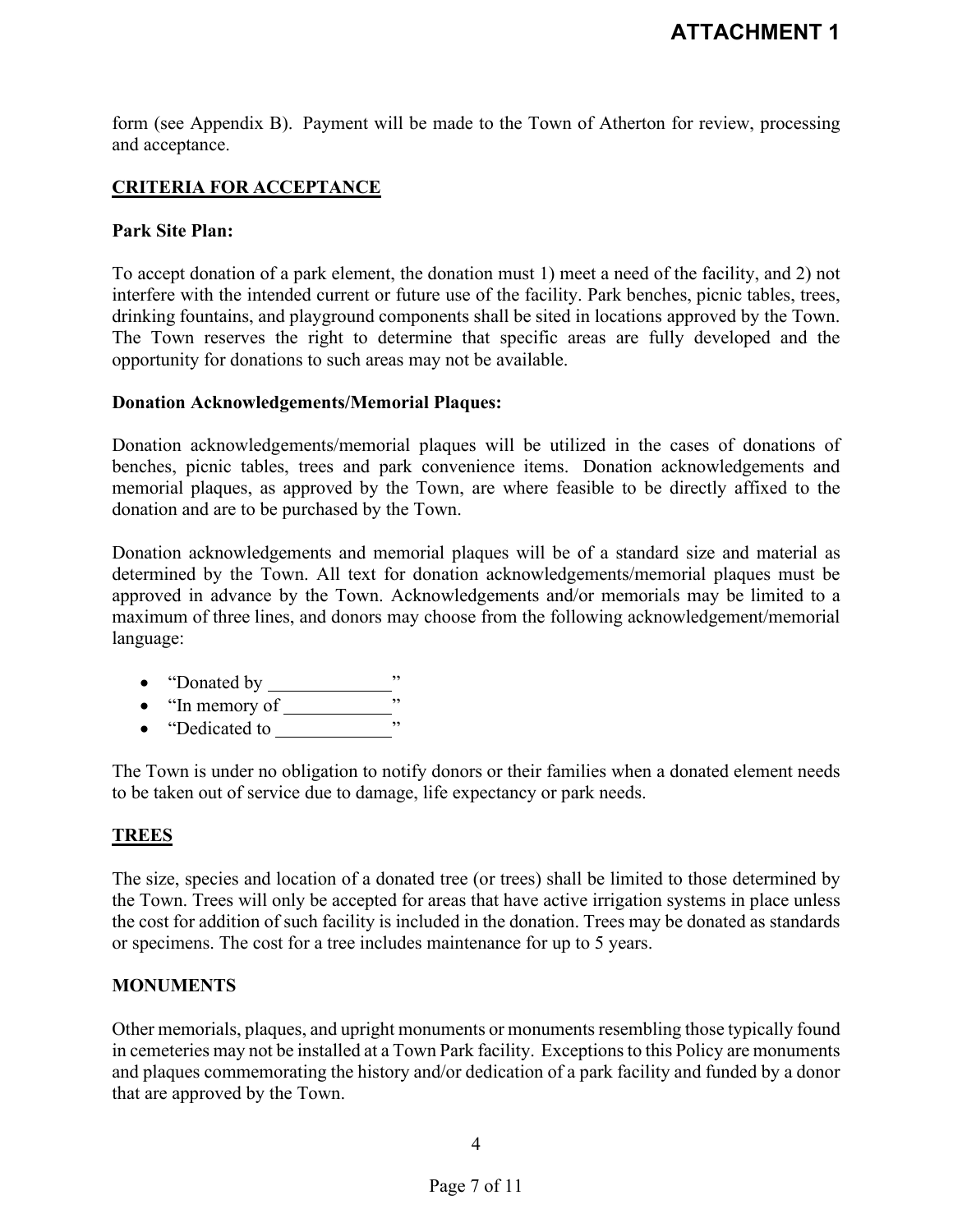## **OTHER DONATIONS**

There may be additional donations possible other than those listed or contained within this Policy. Donors may bring any donation proposal to the Park and Recreation Committee for consideration.

## **CONDITIONS**

#### **Installation:**

Installation will be scheduled at a time and date as determined by the Public Works Department so as not to unnecessarily interfere with routine park maintenance activities.

#### **Removal and/or Relocation:**

This section applies to both existing and new donations. The Town reserves the right to remove and/or relocate donated park elements and their associated donation acknowledgements/memorial plaques without notification or restitution to the donor of an item.

## **ATTACHMENTS**

**Appendix A:** Approved List of Donation Needs/Memorial and Donation Fee Schedule **Appendix B:** Memorial and Donation Application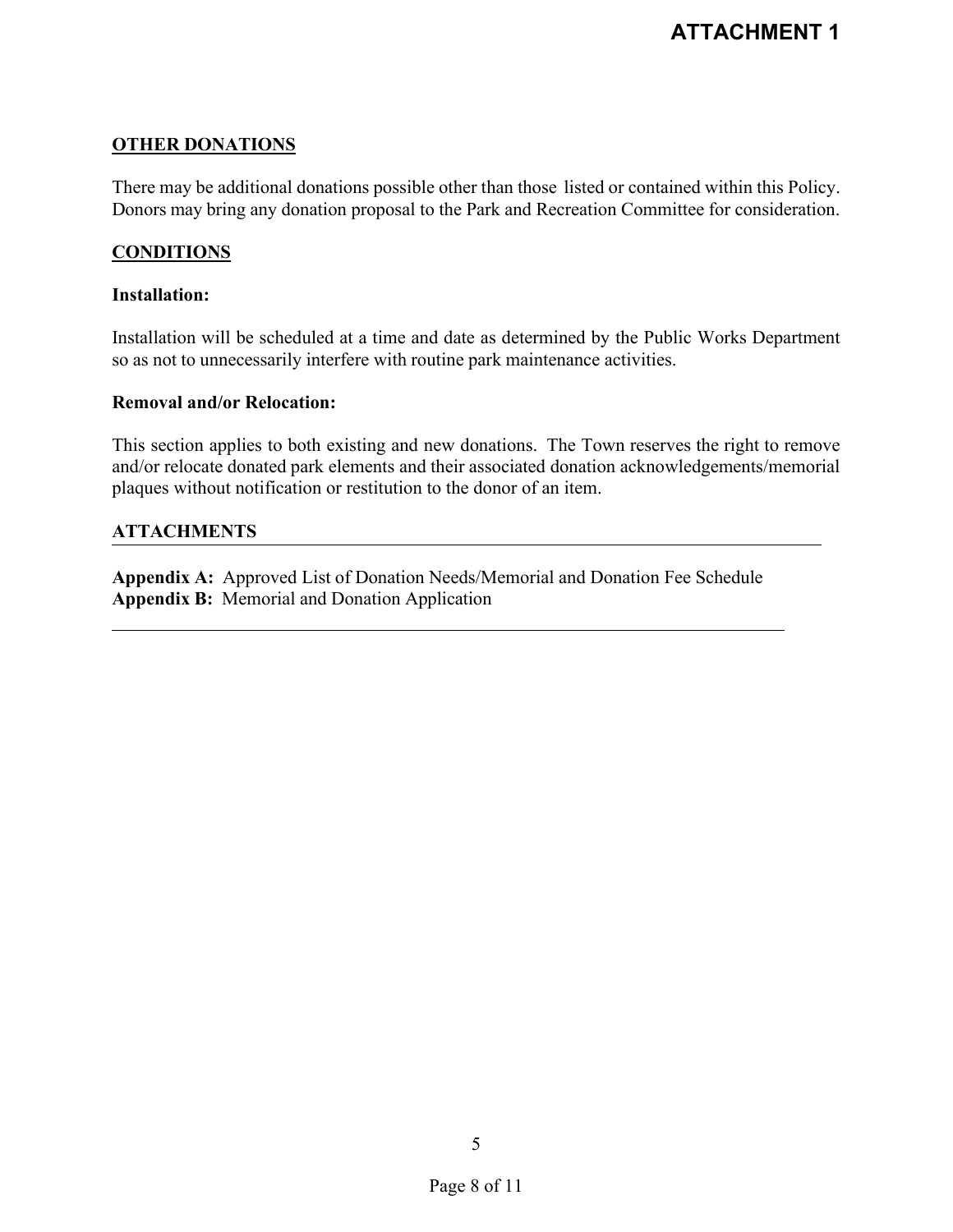# Appendix A

| <b>APPROVED LIST OF DONATION NEEDS/MEMORIAL</b><br>AND DONATION FEE SCHEDULE |                                         |
|------------------------------------------------------------------------------|-----------------------------------------|
| <b>DONATION TYPE</b>                                                         | <b>ELEMENT</b><br>AND INSTALLATION COST |
| Park Bench                                                                   | \$2,700                                 |
| Recycled plastic planks or natural wood                                      |                                         |
| Picnic Table                                                                 | \$3,200                                 |
| Recycled plastic planks                                                      |                                         |
| Drinking Fountain ADA                                                        | $\star\star$                            |
| Tree (Common) 15 gallon                                                      | \$3300                                  |
| Tree (Specimen) 15 gallon                                                    | \$3400                                  |
| Tree (Common) 24" box                                                        | \$3600                                  |
| Tree (Specimen) 24" box                                                      | \$3700                                  |
| Tree (Common) 36" box                                                        | \$4700                                  |
| Tree (Specimen) 36" box                                                      | \$5100                                  |
| Tree (Common) 48" box                                                        | \$6500                                  |
| Tree (Specimen) 48" box                                                      | \$7,200                                 |
| Tree (Common) 60" box                                                        | \$10,000                                |
| Tree (Specimen) 60" box                                                      | \$11,600                                |
| <b>Bike Rack</b>                                                             | **                                      |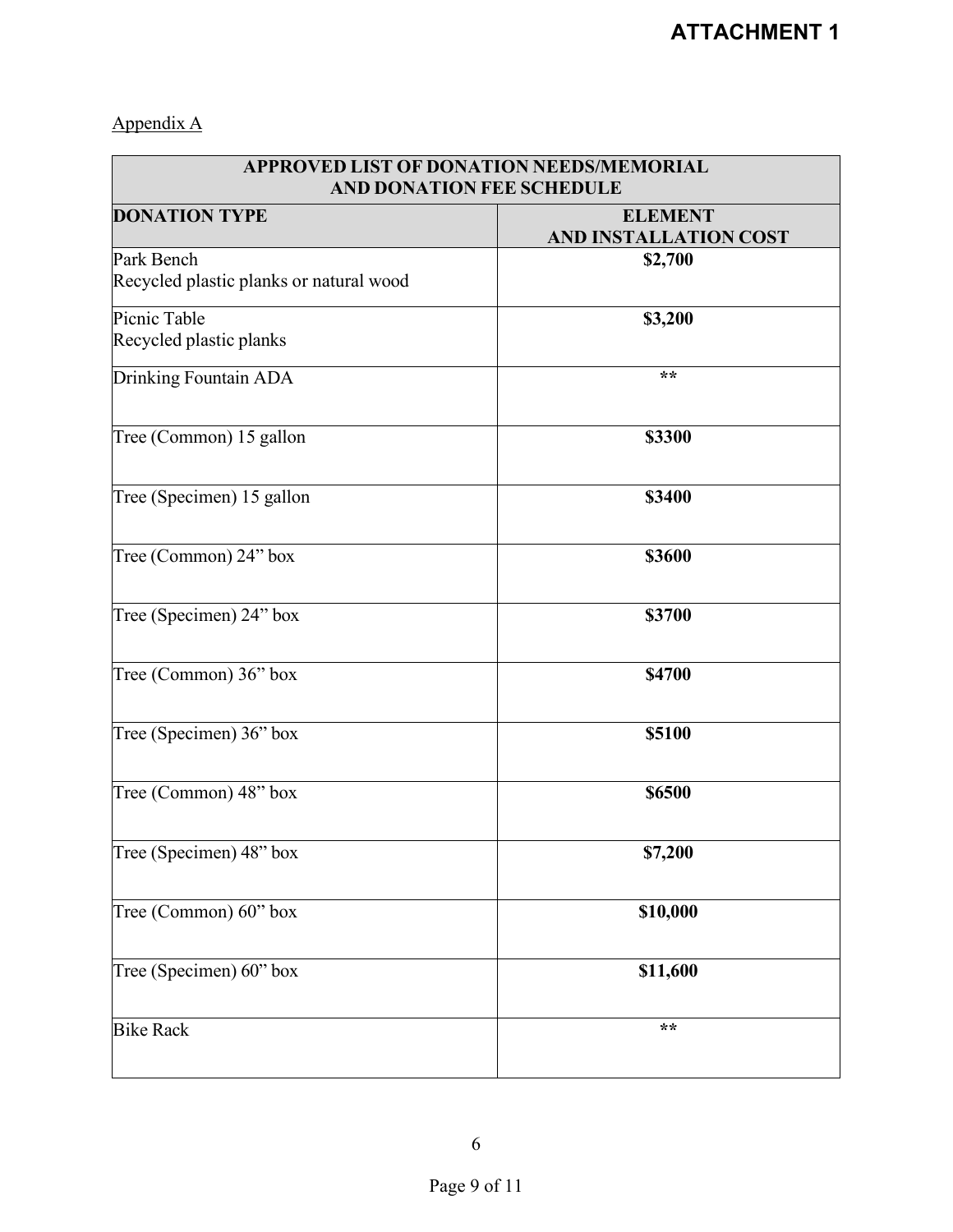| APPROVED LIST OF DONATION NEEDS/MEMORIAL<br><b>AND DONATION FEE SCHEDULE</b> |                       |  |
|------------------------------------------------------------------------------|-----------------------|--|
| <b>DONATION TYPE</b>                                                         | <b>ELEMENT</b>        |  |
|                                                                              | AND INSTALLATION COST |  |
| Play Equipment (recycled)                                                    | $\star\star$          |  |
| Other Park element                                                           | **                    |  |

**Costsinclude shipping, handling, plaque, installation, and maintenance. Box tree costs include tree maintenance for 5 years.** 

**\*\* Price will be provided upon request, pending size and location.**